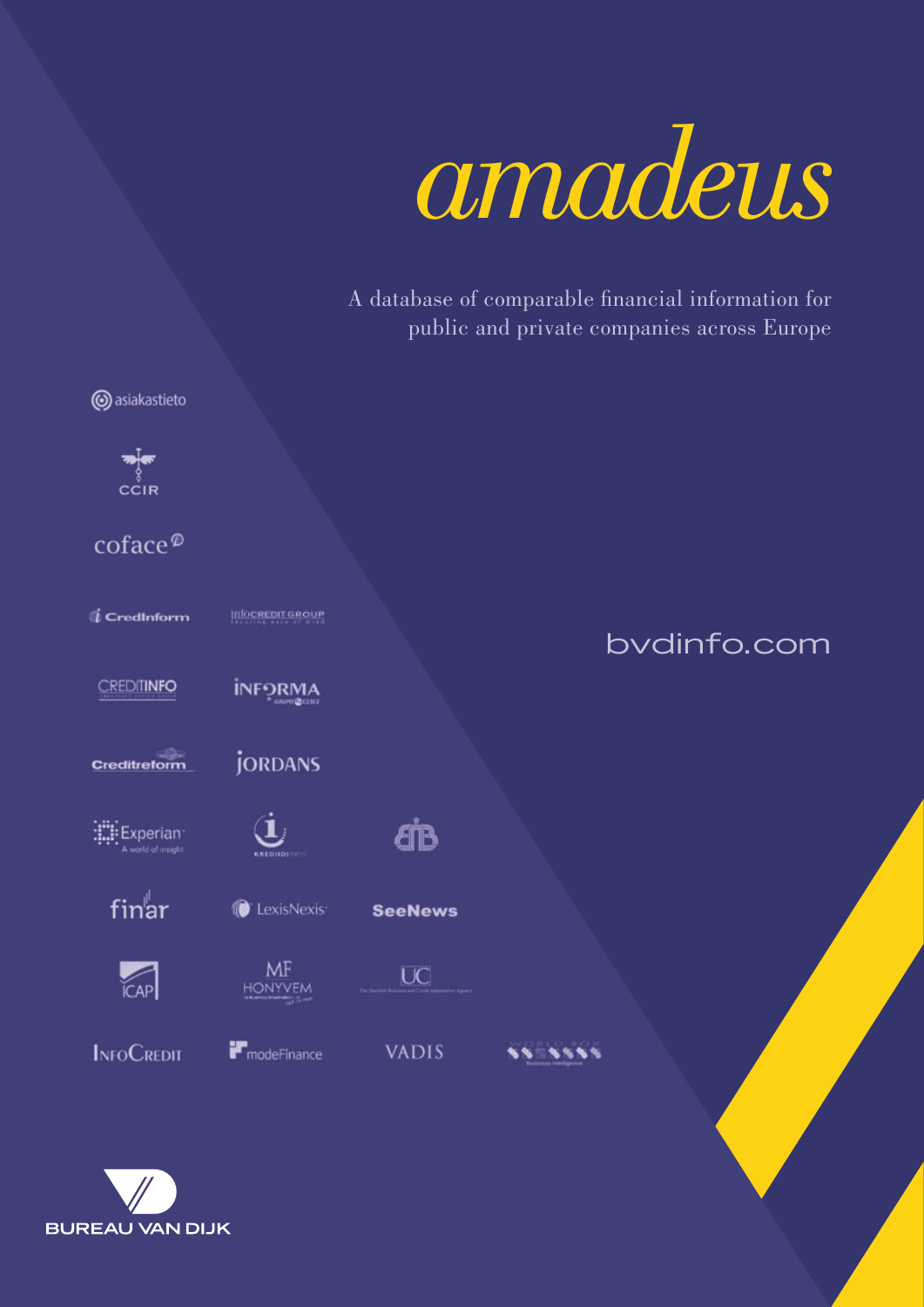## *A database of comparable financial information for public and private companies across Europe*

*amadeus* **is a comprehensive database of 14 million companies across Europe. It combines data from over 35 sources with software for searching and analysis. The financial information is in a standardised format so you can do cross-border searching and analysis.**

#### **Coverage**

We source information from over 35 expert and local information providers to make sure Amadeus has the best information available. You can have access to modules<sup>1</sup> of the database that are defined by size – so there's no bias in coverage towards countries where information is more readily available. One of the main strengths of Amadeus is that it includes "hard to find" information. As well as company financials, Amadeus includes complementary information such as news, market research, detailed sections on companies' activities, a section dedicated to financial strength and other supplementary financial data.

#### **Corporate structures**

We collate all the company ownership information from our IPs. We also do our own proprietary research on shareholders and subsidiaries using a variety of published sources and contacting companies directly. We constantly track ownership links, and monitor ownership by individuals as well as companies. Our information is very detailed and includes an independence indicator to show a company's independence in relation to its shareholders. We also clearly indicate domestic and global ultimate owners and intermediate ownership. Our ownership database details around 25 million links.

#### **Comparability**

We've developed a uniform format that's a realistic representation of European company accounts and designed to help you compare companies against each other. As we have many national company information products you can also access source financials to see more detailed data. As well as their national industry codes companies have been allocated NACE, US SIC and NAICS codes to help crossborder searching.

#### **Searching**

Amadeus has BvD's latest software that makes searching for companies even faster and easier. You can combine as many search criteria as you like to create very specific filters. Amadeus includes analysis options to help you create graphs and tables to interpret your results and analyse companies.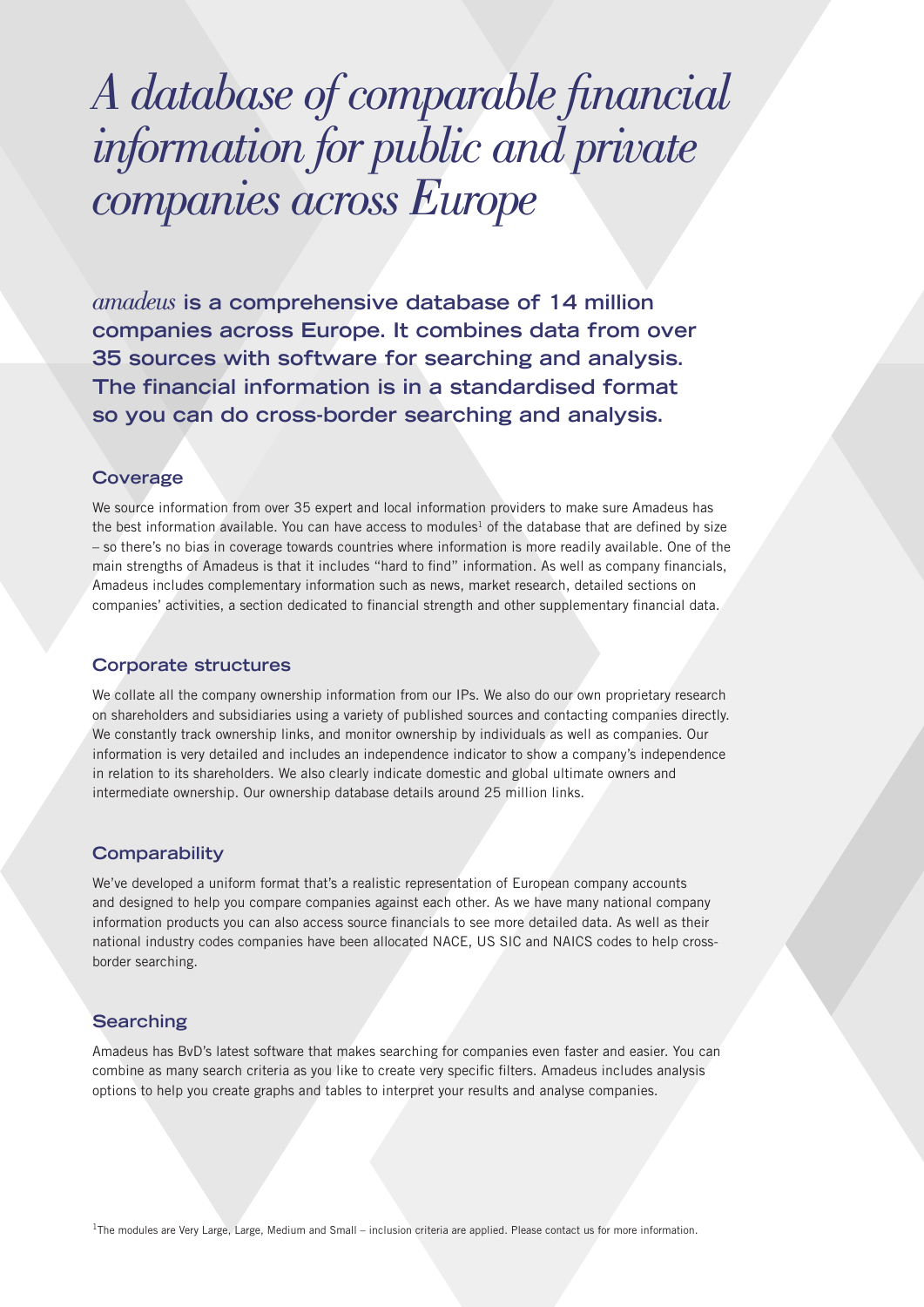# *The reports and the information they contain*

## **Standard financial items**

- 26 balance sheet items
- 26 profit and loss account items
- 32 standard ratios

Consolidated statements are shown when available. Up to 10 years of information is provided.

## **General descriptive information**

Identity number, address and contact information including email and URL. Name and address are in local language as well as English. Legal form, year of incorporation, quoted/ unquoted indicator, main exchange, details of peer group, trade description and activity codes (primary and secondary), legal status, number of employees, auditors, bankers.

## **Overview section**

A detailed textual overview of the company covering topics such as history, activities, the countries a company operates in and their main products and services.

## **Ownership**

- Shareholders with their percentage interest
- Shareholdings and subsidiaries
- Direct and indirect ownership – you can edit your definition of ownership
- Global and domestic ultimate owner
- Independence indicator
- Ownership history

## **News**

Combines news from the Financial Times newspapers and newswires, Reuters and Dow Jones plus M&A deals and rumours from Zephyr.

## **Market research from Datamonitor**

Industry profiles associated with a company's activities and brands. The profiles indicate the leading companies in each market with market share and forecasts.

## **Original documents**

PDFs of annual and interim reports, IPO prospectuses, corporate and social responsibility reports plus other filed documents. The library includes access to images held on BvD's national company information products.

## **M&A deals and rumours**

Deals and rumours from our Zephyr database are included in company reports with links to the full deal records. You can search for companies involved in deals.

## **Branches**

Reports include contact information and details of local offices and branches.

## **Security and price information**

Current, monthly and annual market capitalisation figures plus current and annual stock data and valuation, security information, market price and price trends, figures plus monthly weekly and daily pricing series.

## **Financial strength**

In addition to the financials, we have an additional financial strength section. This contains proprietary, modelled ratings and indicators on a company's financial strength. It includes data on probability of default, confidence level, propensity to become bankrupt, propensity to be sold and estimated deal value when appropriate.

## **Information on individuals**

Amadeus includes a company's board members plus directors (including previous directors) and managers, with some biographical information.

Reports are not all fully populated – either because items are not filed or because we are not able to publish data for country-specific legal reasons.

Not all information is provided in the standard subscription but via additional paid modules.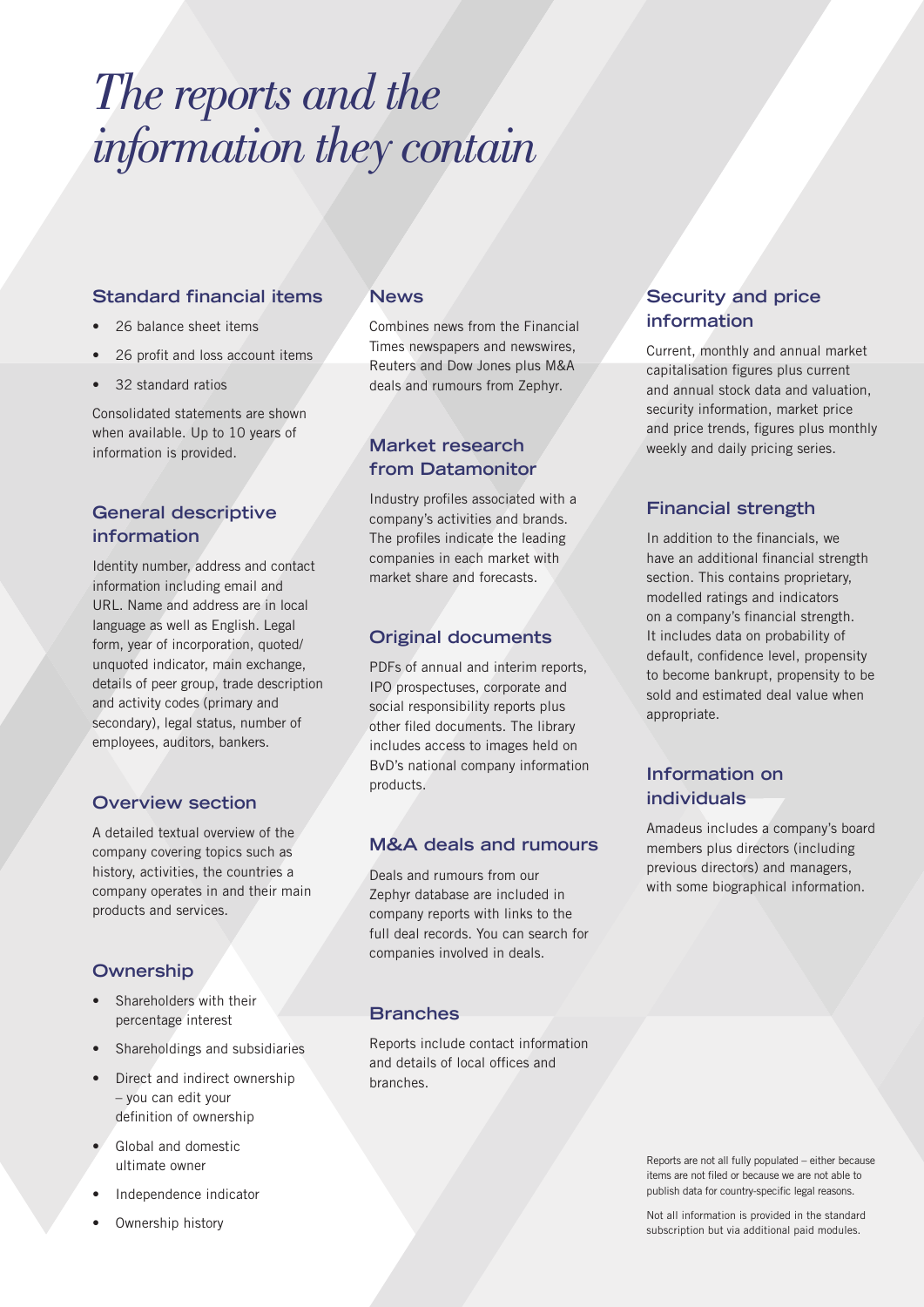# *Working with the information*

## **Searching the database**

You can screen Amadeus by any combination of hundreds of criteria, building searches to find companies with very specific profiles.

## **Flexible reporting**

You can create reports section by section, or line item by line item, to contain the exact content you're interested in.

## **Analyse**

Integrated software helps you create sophisticated analyses of just one company, or a group of companies. You can segment a group of companies by your choice of variables.

You can analyse companies using the financials and ratios in the company reports – or you can create your own. You can use your "user defined variables" in your searches too.

## **Export**

You can export the reports, graphs and analyses into most packages for further analysis or to include in your presentations.

## **Alert system**

Amadeus has a sophisticated alert module – you can watch companies, groups of companies, deals, news stories for new developments and changes.

## **BvD Toolkit – integrate and customise**

Our Toolkit includes tools that can help you get more from Amadeus

**Addins** – create templates in Excel or Powerpoint and view companies from Amadeus in them. These are ideal for more sophisticated analysis, or if you want to create specific templates.

**Integration** – we can help you integrate information on Amadeus with your internal systems and workflow. You can seamlessly include data from Amadeus on your intranet, CRM system or supplier database.





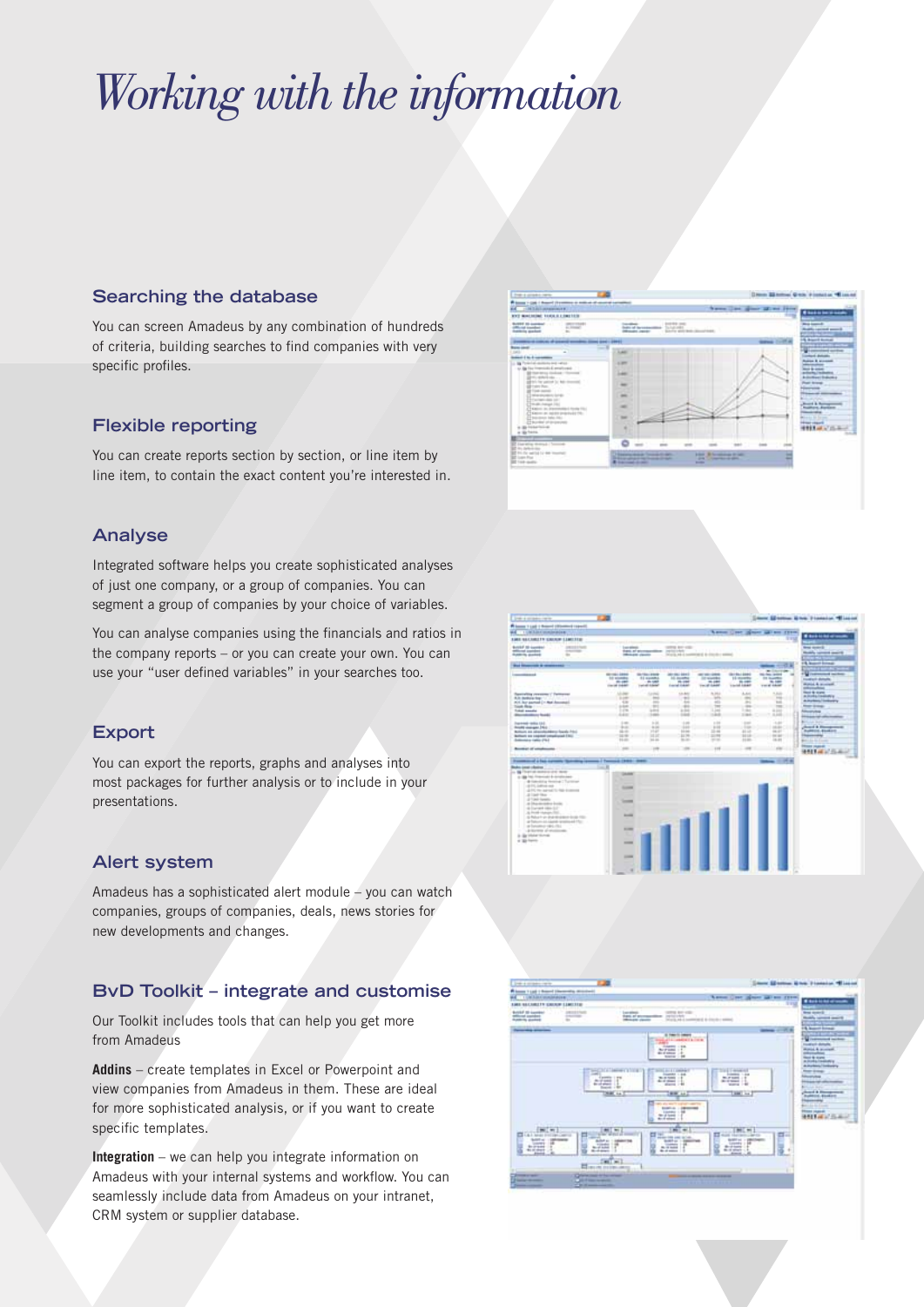## *How our customers use amadeus*

## **Credit risk**

- Detailed financials and financial strength data
- Toolkit to create bespoke analysis templates
- Information on directors
- Software for benchmarking
- Facilities to create custom reports and ratios
- Additional business intelligence on trading environment and corporate structures

## **Corporate finance and M&A**

- Search criteria to find target companies with specific profiles
- Software for benchmarking
- Current and historical M&A deals and rumours, deal values and multiples

## **Transfer pricing**

- Search criteria to find corresponding companies with specific profiles
- Comparable formats for cross border analysis
- Software for benchmarking
- Use in conjunction with TP Catalyst our wizard designed to empower transfer pricing analysis

## **Academic research**

- Research individual and groups of companies
- Download for research work and presentations
- Historical data and searching to research changes over time

### **Business development**

- Enrich customer and prospect knowledge – use information to find opportunities
- Integrate with CRM systems to enrich
- Cleanse internal data

## **Procurement and supply chain management**

- Source and verify suppliers
- Assess financial strength and viability
- Integrate with in-house supplier data to enrich and cleanse

### **Compliance/due diligence**

- Verify a company's existence
- Corporate structures confirm ultimate ownership/beneficial owner
- Alerts watch for change
- Our Pathfinder tool finds links between companies for conflict checking

© Copyright 2010 Bureau van Dijk and all information providers.